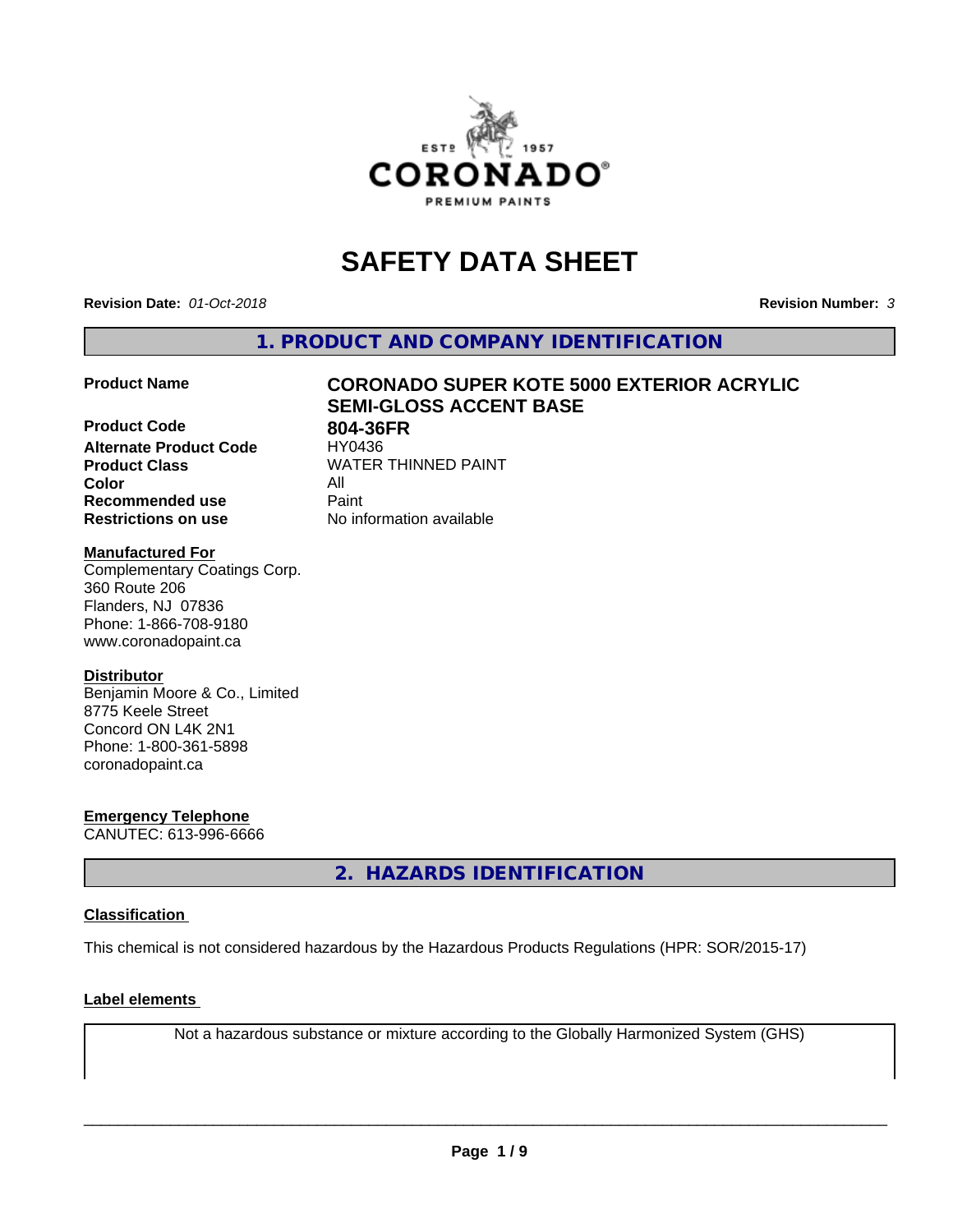**Appearance** liquid **CODO** *Appearance liquid* **Odor**  *CODO CODO* **<b>***CODO CODO CODO CODO CODO CODO CODO CODO CODO CODO CODO CODO CODO CODO CODO CODO CODO* 

**Other information**

No information available

# **3. COMPOSITION INFORMATION ON COMPONENTS**

| <b>Chemical name</b>                                                         | <b>CAS No.</b> | Weight-%      |
|------------------------------------------------------------------------------|----------------|---------------|
| Kaolin                                                                       | 1332-58-7      | $5 - 10%$     |
| Propanoic acid, 2-methyl-, monoester with<br>2,2,4-trimethyl-1,3-pentanediol | 25265-77-4     | l - 5%        |
| Propylene glycol                                                             | 57-55-6        | - 5%          |
| Sodium C14-C16 olefin sulfonate                                              | 68439-57-6     | $0.1 - 0.25%$ |
| Ammonia                                                                      | 7664-41-7      | $0.1 - 0.25%$ |

|                                        | 4. FIRST AID MEASURES                                                                                    |
|----------------------------------------|----------------------------------------------------------------------------------------------------------|
| <b>General Advice</b>                  | No hazards which require special first aid measures.                                                     |
| <b>Eye Contact</b>                     | Rinse thoroughly with plenty of water for at least 15<br>minutes and consult a physician.                |
| <b>Skin Contact</b>                    | Wash off immediately with soap and plenty of water while<br>removing all contaminated clothes and shoes. |
| <b>Inhalation</b>                      | Move to fresh air. If symptoms persist, call a physician.                                                |
| Ingestion                              | Clean mouth with water and afterwards drink plenty of<br>water. Consult a physician if necessary.        |
| <b>Most Important Symptoms/Effects</b> | None known.                                                                                              |
| <b>Notes To Physician</b>              | Treat symptomatically.                                                                                   |
|                                        | 5. FIRE-FIGHTING MEASURES                                                                                |

**Suitable Extinguishing Media** Media Use extinguishing measures that are appropriate to local circumstances and the surrounding environment. **Protective Equipment And Precautions For Firefighters** As in any fire, wear self-contained breathing apparatus pressure-demand, MSHA/NIOSH (approved or equivalent) and full protective gear.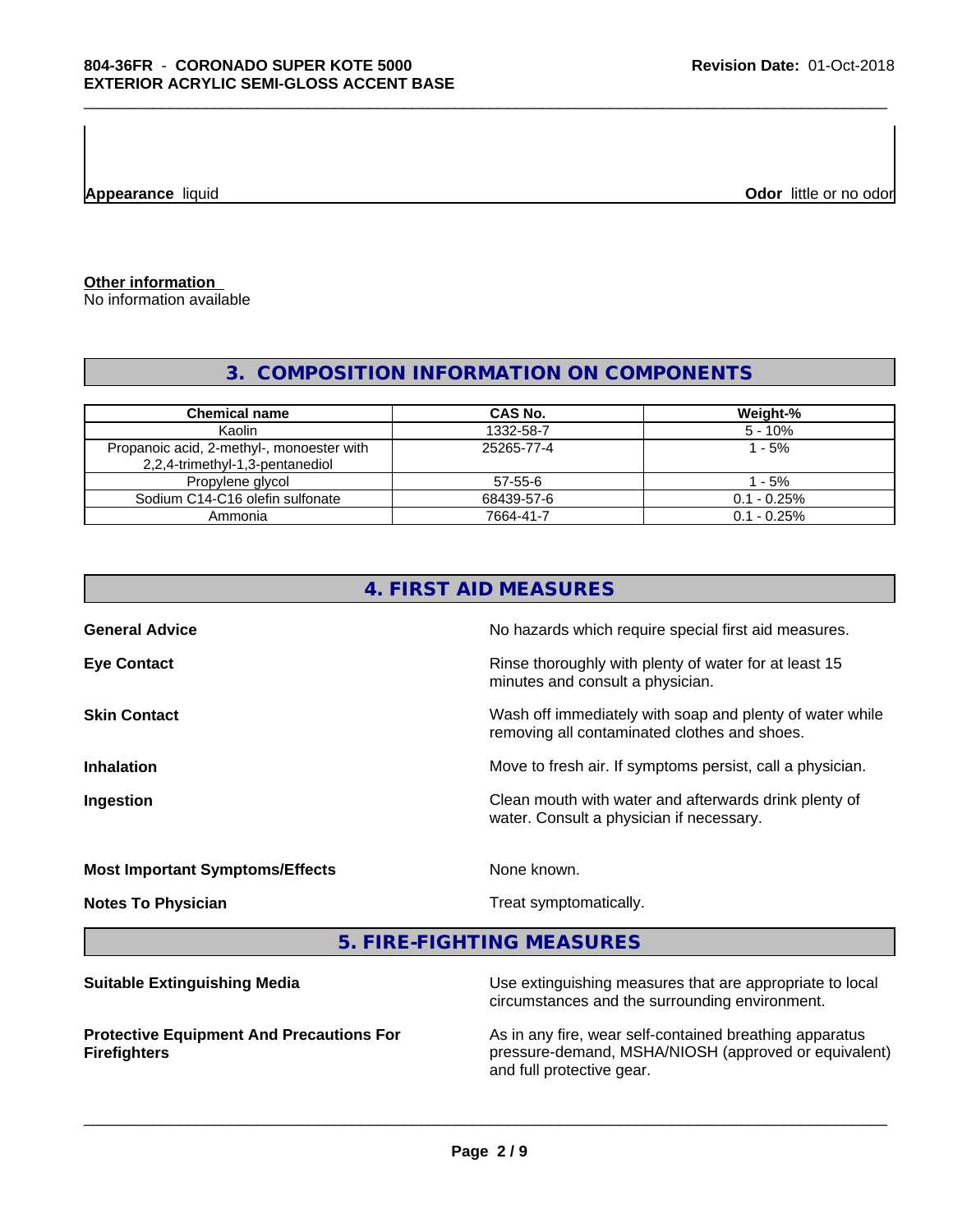| <b>Specific Hazards Arising From The Chemical</b>                                                                     |                 | extreme heat.                                      | Closed containers may rupture if exposed to fire or |  |
|-----------------------------------------------------------------------------------------------------------------------|-----------------|----------------------------------------------------|-----------------------------------------------------|--|
| <b>Sensitivity To Mechanical Impact</b>                                                                               |                 | No.                                                |                                                     |  |
| <b>Sensitivity To Static Discharge</b>                                                                                |                 | No                                                 |                                                     |  |
| <b>Flash Point Data</b><br>Flash Point (°F)<br>Flash Point (°C)<br><b>Method</b><br><b>Flammability Limits In Air</b> |                 | Not applicable<br>Not applicable<br>Not applicable |                                                     |  |
| Lower flammability limit:<br><b>Upper flammability limit:</b>                                                         |                 | Not applicable<br>Not applicable                   |                                                     |  |
| <b>NFPA</b><br>Health: 1                                                                                              | Flammability: 0 | Instability: 0                                     | <b>Special: Not Applicable</b>                      |  |
| <b>NFPA Legend</b><br>0 - Not Hazardous<br>1 - Slightly<br>$0 \leq M$                                                 |                 |                                                    |                                                     |  |

\_\_\_\_\_\_\_\_\_\_\_\_\_\_\_\_\_\_\_\_\_\_\_\_\_\_\_\_\_\_\_\_\_\_\_\_\_\_\_\_\_\_\_\_\_\_\_\_\_\_\_\_\_\_\_\_\_\_\_\_\_\_\_\_\_\_\_\_\_\_\_\_\_\_\_\_\_\_\_\_\_\_\_\_\_\_\_\_\_\_\_\_\_

- 
- 2 Moderate 3 - High
- 4 Severe

*The ratings assigned are only suggested ratings, the contractor/employer has ultimate responsibilities for NFPA ratings where this system is used.*

*Additional information regarding the NFPA rating system is available from the National Fire Protection Agency (NFPA) at www.nfpa.org.*

# **6. ACCIDENTAL RELEASE MEASURES**

| <b>Personal Precautions</b>      | Avoid contact with skin, eyes and clothing. Ensure<br>adequate ventilation.                          |
|----------------------------------|------------------------------------------------------------------------------------------------------|
| <b>Other Information</b>         | Prevent further leakage or spillage if safe to do so.                                                |
| <b>Environmental precautions</b> | See Section 12 for additional Ecological Information.                                                |
| <b>Methods for Cleaning Up</b>   | Soak up with inert absorbent material. Sweep up and<br>shovel into suitable containers for disposal. |

# **7. HANDLING AND STORAGE**

| <b>Handling</b>               | Avoid contact with skin, eyes and clothing. Avoid breathing<br>vapors, spray mists or sanding dust. In case of insufficient<br>ventilation, wear suitable respiratory equipment. |
|-------------------------------|----------------------------------------------------------------------------------------------------------------------------------------------------------------------------------|
| <b>Storage</b>                | Keep container tightly closed. Keep out of the reach of<br>children.                                                                                                             |
| <b>Incompatible Materials</b> | No information available                                                                                                                                                         |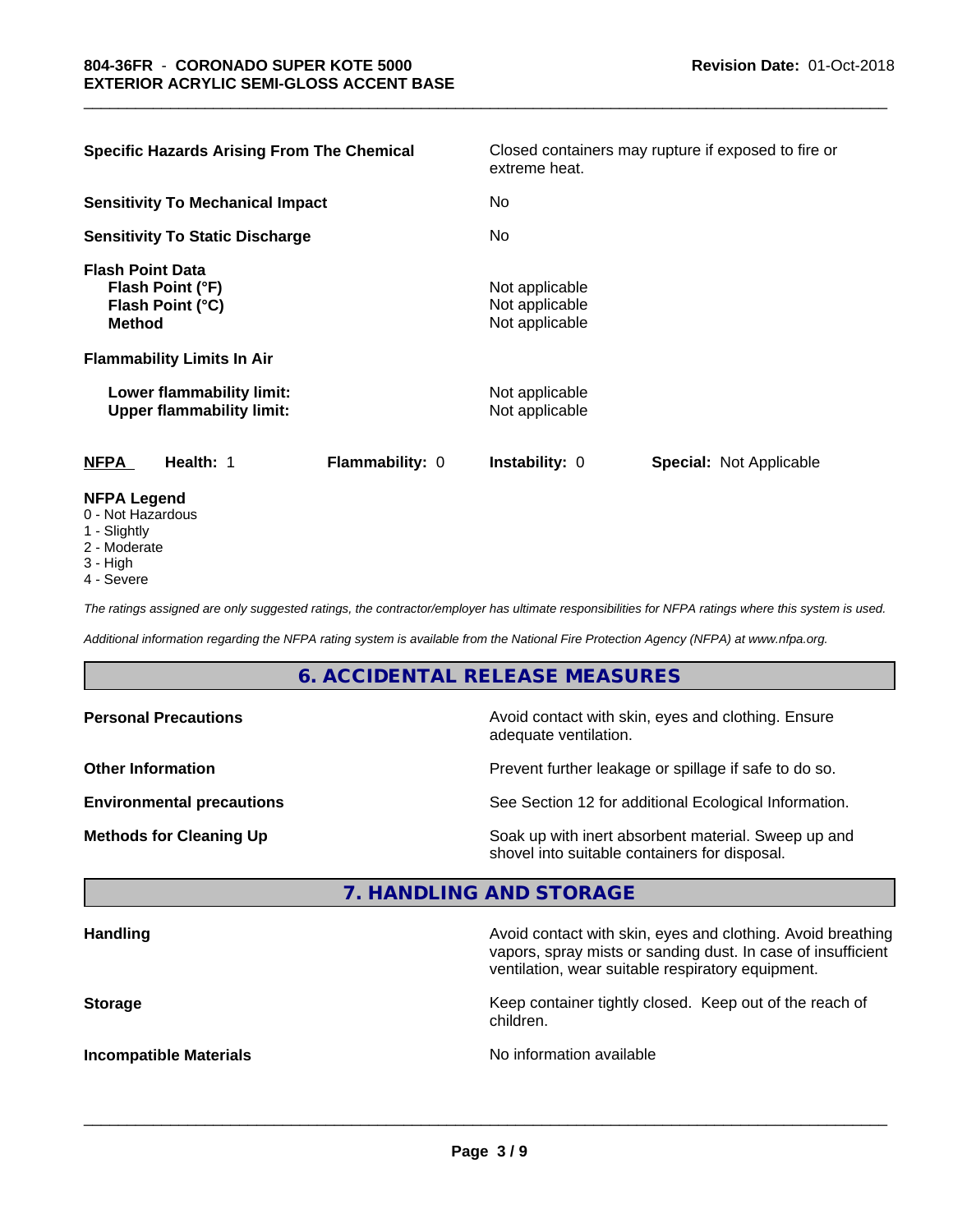# **8. EXPOSURE CONTROLS/PERSONAL PROTECTION**

#### **Exposure Limits**

| <b>Chemical name</b> | <b>ACGIH TLV</b>         | <b>Alberta</b>             | <b>British Columbia</b>  | <b>Ontario</b>            | Quebec                      |
|----------------------|--------------------------|----------------------------|--------------------------|---------------------------|-----------------------------|
| Kaolin               | $2 \text{ ma/m}^3$ - TWA | $2 \text{ ma/m}^3$ - TWA   | $2 \text{ ma/m}^3$ - TWA | $2 \text{ mg/m}^3$ - TWA  | 5 mg/m <sup>3</sup> - TWAEV |
| Propylene glycol     | N/E                      | N/E                        | N/E                      | $10 \text{ mg/m}^3$ - TWA | N/E                         |
|                      |                          |                            |                          | 50 ppm - TWA              |                             |
|                      |                          |                            |                          | 155 mg/m $3$ - TWA        |                             |
| Ammonia              | 25 ppm - TWA             | 25 ppm - TWA               | 25 ppm - TWA             | 25 ppm - TWA              | 25 ppm - TWAEV              |
|                      | 35 ppm - STEL            | 17 mg/m $3$ - TWA          | 35 ppm - STEL            | 35 ppm - STEL             | 17 mg/m $3$ - TWAEV         |
|                      |                          | 35 ppm - STEL              |                          |                           | 35 ppm - STEV               |
|                      |                          | $24 \text{ mg/m}^3$ - STEL |                          |                           | $24 \text{ mg/m}^3$ - STEV  |

#### **Legend**

ACGIH - American Conference of Governmental Industrial Hygienists Alberta - Alberta Occupational Exposure Limits British Columbia - British Columbia Occupational Exposure Limits Ontario - Ontario Occupational Exposure Limits Quebec - Quebec Occupational Exposure Limits

N/E - Not established

#### **Personal Protective Equipment**

**Engineering Measures Ensure adequate ventilation, especially in confined areas.** 

**Eye/Face Protection Safety glasses with side-shields.** Safety glasses with side-shields. **Skin Protection Protection** Protective gloves and impervious clothing. **Respiratory Protection In case of insufficient ventilation wear suitable respiratory** equipment.

**Hygiene Measures Avoid contact with skin, eyes and clothing. Remove and Avoid contact with skin, eyes and clothing. Remove and Avoid contact with skin, eyes and clothing. Remove and** wash contaminated clothing before re-use. Wash thoroughly after handling.

# **9. PHYSICAL AND CHEMICAL PROPERTIES**

| Appearance                        | liquid                   |
|-----------------------------------|--------------------------|
| Odor                              | little or no odor        |
| <b>Odor Threshold</b>             | No information available |
| Density (Ibs/gal)                 | $9.15 - 9.25$            |
| <b>Specific Gravity</b>           | $1.10 - 1.12$            |
| рH                                | No information available |
| <b>Viscosity (cps)</b>            | No information available |
| Solubility(ies)                   | No information available |
| <b>Water solubility</b>           | No information available |
| <b>Evaporation Rate</b>           | No information available |
| Vapor pressure @20 °C (kPa)       | No information available |
| Vapor density                     | No information available |
| Wt. % Solids                      | $35 - 45$                |
| Vol. % Solids                     | $25 - 35$                |
| Wt. % Volatiles                   | $55 - 65$                |
| Vol. % Volatiles                  | $65 - 75$                |
| <b>VOC Regulatory Limit (g/L)</b> | < 100                    |
| <b>Boiling Point (°F)</b>         | 212                      |
| <b>Boiling Point (°C)</b>         | 100                      |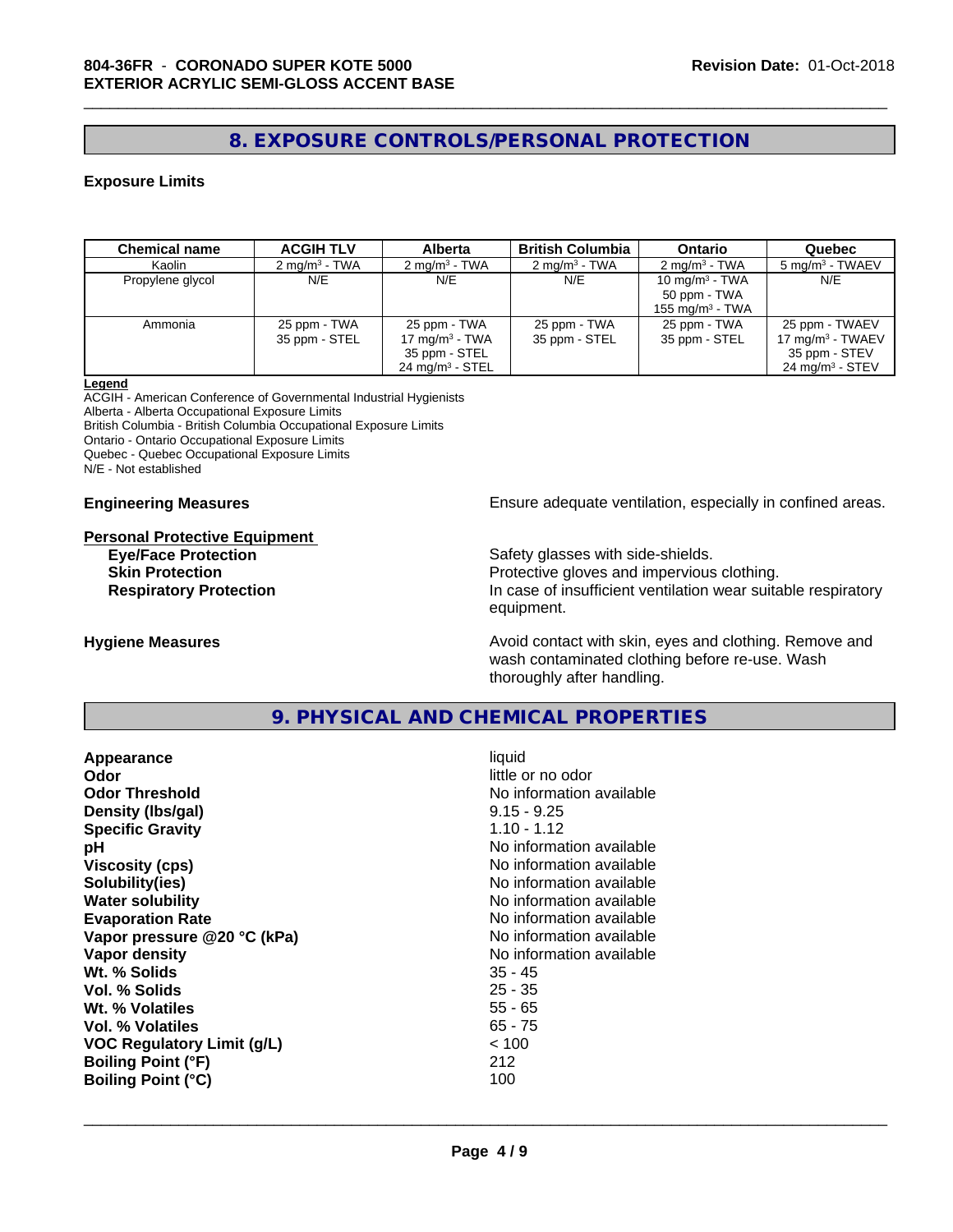**Freezing Point (°F)** 32 **Freezing Point (°C)** 0 **Flash Point (°F)**<br> **Flash Point (°C)**<br> **Flash Point (°C)**<br> **Point (°C)**<br> **Point (°C)**<br> **Point (°C)**<br> **Point (°C)**<br> **Point (°C) Flash Point (°C) Method**<br> **Flammability (solid, gas)** Not applicable Not applicable **Flammability** (solid, gas) **Upper flammability limit:**<br> **Lower flammability limit:**<br>
Not applicable<br>
Not applicable **Lower flammability limit:**<br> **Autoignition Temperature (°F)** Not applicable havailable **Autoignition Temperature (°F) Autoignition Temperature (°C)** No information available **Decomposition Temperature (°F)**<br> **Decomposition Temperature (°C)**<br>
No information available **Decomposition Temperature (°C) Partition coefficient Contract Contract Contract Contract Contract Contract Contract Contract Contract Contract Contract Contract Contract Contract Contract Contract Contract Contract Contract Contract Contract Contract** 

#### **Revision Date:** 01-Oct-2018

\_\_\_\_\_\_\_\_\_\_\_\_\_\_\_\_\_\_\_\_\_\_\_\_\_\_\_\_\_\_\_\_\_\_\_\_\_\_\_\_\_\_\_\_\_\_\_\_\_\_\_\_\_\_\_\_\_\_\_\_\_\_\_\_\_\_\_\_\_\_\_\_\_\_\_\_\_\_\_\_\_\_\_\_\_\_\_\_\_\_\_\_\_

# **10. STABILITY AND REACTIVITY**

| <b>Reactivity</b>                       | Not Applicable                           |
|-----------------------------------------|------------------------------------------|
| <b>Chemical Stability</b>               | Stable under normal conditions.          |
| <b>Conditions to avoid</b>              | Prevent from freezing.                   |
| <b>Incompatible Materials</b>           | No materials to be especially mentioned. |
| <b>Hazardous Decomposition Products</b> | None under normal use.                   |
| Possibility of hazardous reactions      | None under normal conditions of use.     |

# **11. TOXICOLOGICAL INFORMATION**

#### **Product Information Information on likely routes of exposure**

**Principal Routes of Exposure Exposure** Eye contact, skin contact and inhalation.

**Acute Toxicity Product Information Information No information available** 

**Symptoms** related to the physical, chemical and toxicological characteristics

**Symptoms** No information available

#### **Delayed and immediate effects as well as chronic effects from short and long-term exposure**

**Neurological Effects No information available.** 

**Eye contact Exercise Solution** May cause slight irritation **Skin contact** Substance may cause slight skin irritation. Prolonged or repeated contact may dry skin and cause irritation. **Inhalation Inhalation Inhalation May cause irritation of respiratory tract. Ingestion Ingestion Ingestion may cause gastrointestinal irritation, nausea,** vomiting and diarrhea. **Sensitization** No information available.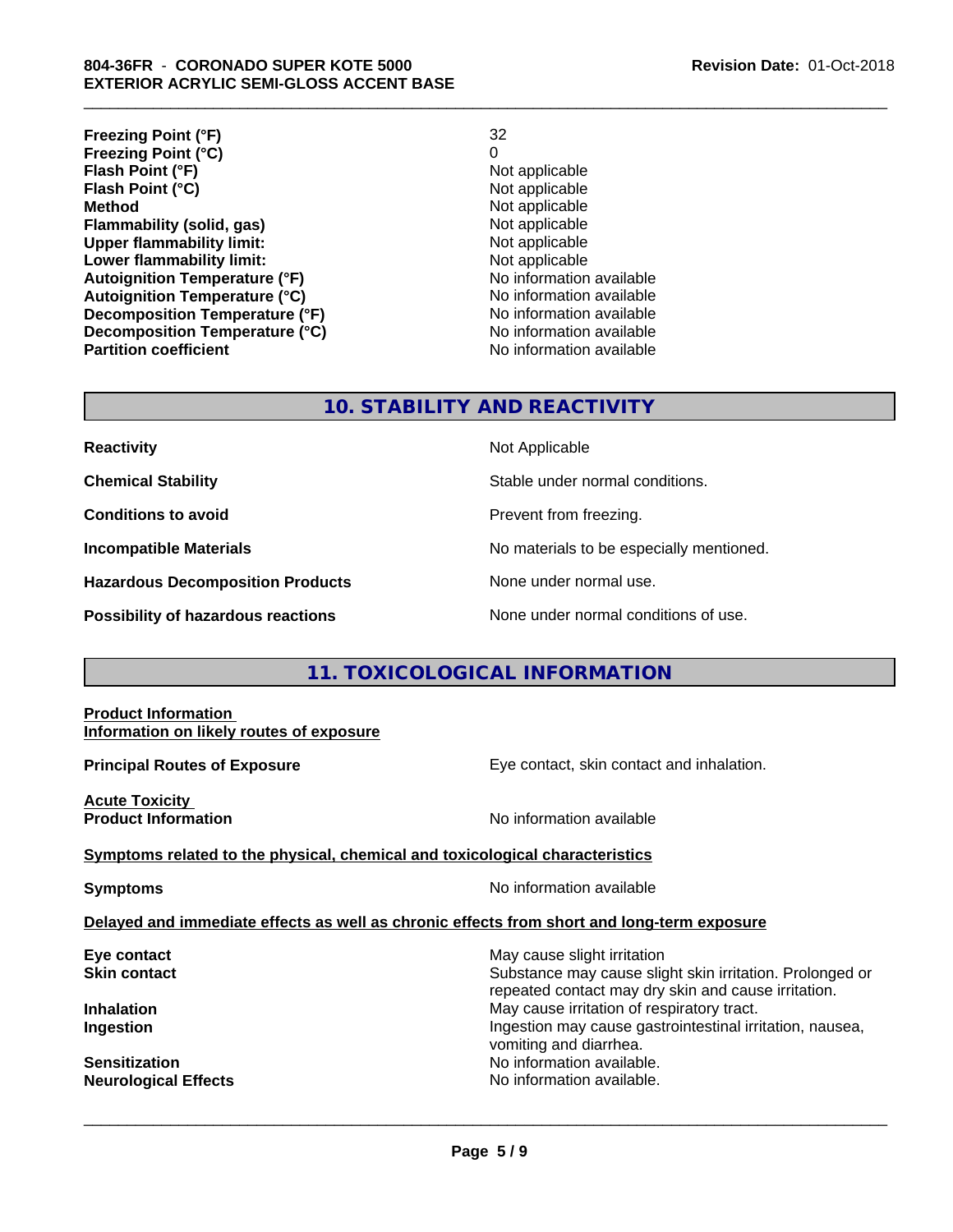| <b>Mutagenic Effects</b>        | No information available. |
|---------------------------------|---------------------------|
| <b>Reproductive Effects</b>     | No information available. |
| <b>Developmental Effects</b>    | No information available. |
| <b>Target organ effects</b>     | No information available. |
| <b>STOT - single exposure</b>   | No information available. |
| <b>STOT - repeated exposure</b> | No information available. |
| Other adverse effects           | No information available. |
| <b>Aspiration Hazard</b>        | No information available. |

#### **Numerical measures of toxicity**

#### **The following values are calculated based on chapter 3.1 of the GHS document**

| ATEmix (oral)                 | 196277     |
|-------------------------------|------------|
| <b>ATEmix (dermal)</b>        | 632206     |
| ATEmix (inhalation-dust/mist) | 356.7 mg/L |

#### **Component Information**

Kaolin LD50 Oral: > 5000 mg/kg (Rat) Propylene glycol LD50 Oral: 20000 mg/kg (Rat) LD50 Dermal: 20800 mg/kg (Rabbit) Ammonia LC50 Inhalation (Vapor): 2000 ppm (Rat, 4 hr.)

#### **Chronic Toxicity**

#### **Carcinogenicity**

*There are no known carcinogenic chemicals in this product above reportable levels.*

**12. ECOLOGICAL INFORMATION**

\_\_\_\_\_\_\_\_\_\_\_\_\_\_\_\_\_\_\_\_\_\_\_\_\_\_\_\_\_\_\_\_\_\_\_\_\_\_\_\_\_\_\_\_\_\_\_\_\_\_\_\_\_\_\_\_\_\_\_\_\_\_\_\_\_\_\_\_\_\_\_\_\_\_\_\_\_\_\_\_\_\_\_\_\_\_\_\_\_\_\_\_\_

### **Ecotoxicity Effects**

The environmental impact of this product has not been fully investigated.

#### **Product Information**

# **Acute Toxicity to Fish**

No information available

#### **Acute Toxicity to Aquatic Invertebrates**

No information available

#### **Acute Toxicity to Aquatic Plants**

No information available

#### **Persistence / Degradability**

No information available.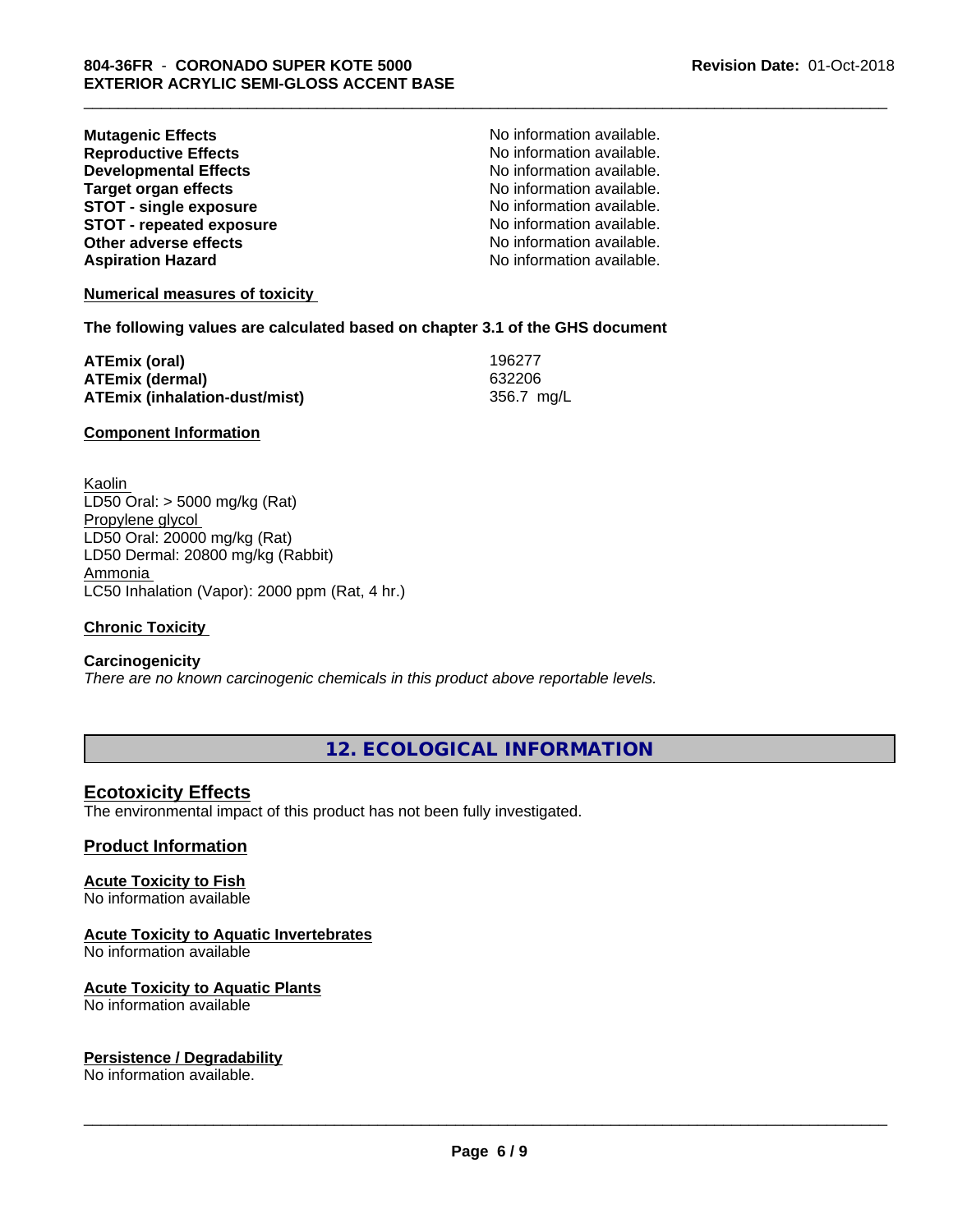# **Bioaccumulation**

No information available.

# **Mobility in Environmental Media**

No information available.

#### **Ozone**

No information available

### **Component Information**

#### **Acute Toxicity to Fish**

Propylene glycol LC50: 710 mg/L (Fathead Minnow - 96 hr.)

#### **Acute Toxicity to Aquatic Invertebrates**

Propylene glycol EC50: > 10000 mg/L (Daphnia magna - 24 hr.)

#### **Acute Toxicity to Aquatic Plants**

No information available

## **13. DISPOSAL CONSIDERATIONS**

**Waste Disposal Method Dispose of in accordance with federal, state, provincial,** and local regulations. Local requirements may vary, consult your sanitation department or state-designated environmental protection agency for more disposal options.

**14. TRANSPORT INFORMATION**

**TDG** Not regulated

\_\_\_\_\_\_\_\_\_\_\_\_\_\_\_\_\_\_\_\_\_\_\_\_\_\_\_\_\_\_\_\_\_\_\_\_\_\_\_\_\_\_\_\_\_\_\_\_\_\_\_\_\_\_\_\_\_\_\_\_\_\_\_\_\_\_\_\_\_\_\_\_\_\_\_\_\_\_\_\_\_\_\_\_\_\_\_\_\_\_\_\_\_

**ICAO / IATA** Not regulated

**IMDG / IMO** Not regulated

 $\overline{\phantom{a}}$  ,  $\overline{\phantom{a}}$  ,  $\overline{\phantom{a}}$  ,  $\overline{\phantom{a}}$  ,  $\overline{\phantom{a}}$  ,  $\overline{\phantom{a}}$  ,  $\overline{\phantom{a}}$  ,  $\overline{\phantom{a}}$  ,  $\overline{\phantom{a}}$  ,  $\overline{\phantom{a}}$  ,  $\overline{\phantom{a}}$  ,  $\overline{\phantom{a}}$  ,  $\overline{\phantom{a}}$  ,  $\overline{\phantom{a}}$  ,  $\overline{\phantom{a}}$  ,  $\overline{\phantom{a}}$ 

# **15. REGULATORY INFORMATION**

# **International Inventories**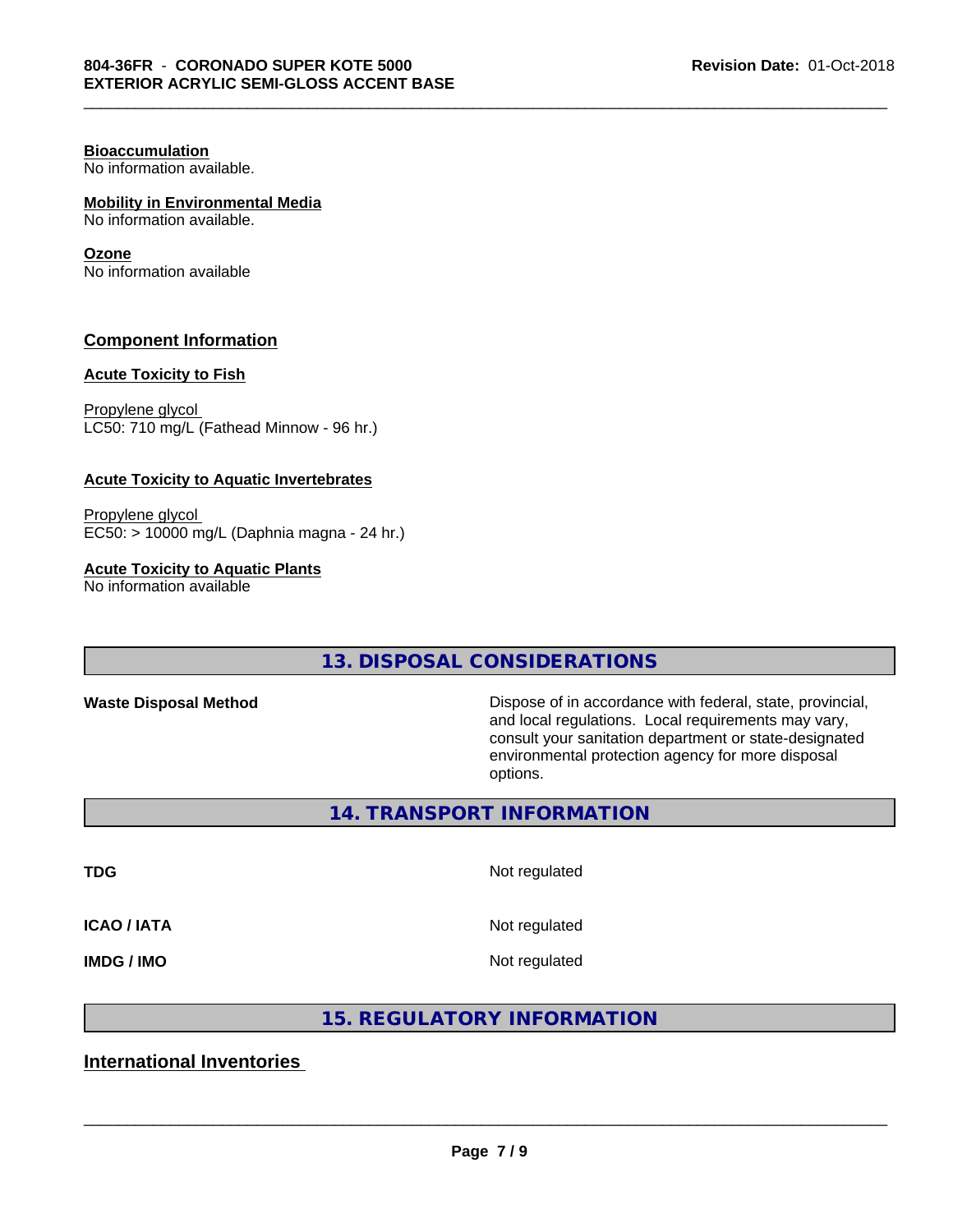| <b>TSCA: United States</b> | Yes - All components are listed or exempt. |
|----------------------------|--------------------------------------------|
| <b>DSL: Canada</b>         | Yes - All components are listed or exempt. |

### **National Pollutant Release Inventory (NPRI)**

#### **NPRI Parts 1- 4**

This product contains the following Parts 1-4 NPRI chemicals:

| <b>Chemical name</b> | $\sim$ S No. $\sim$<br>5AS | Weight-% | <b>NPRI Parts 1-4</b> |
|----------------------|----------------------------|----------|-----------------------|
| Ammonia              | 7664-41-                   | .25%     | ∟ıstec                |

#### **NPRI Part 5**

This product contains the following NPRI Part 5 Chemicals:

*None*

#### **WHMIS Regulatory Status**

This product has been classified in accordance with the hazard criteria of the Hazardous Products Regulations (HPR) and the SDS contains all the information required by the HPR.



#### **HMIS Legend**

- 0 Minimal Hazard
- 1 Slight Hazard
- 2 Moderate Hazard
- 3 Serious Hazard
- 4 Severe Hazard
- \* Chronic Hazard
- X Consult your supervisor or S.O.P. for "Special" handling instructions.

*Note: The PPE rating has intentionally been left blank. Choose appropriate PPE that will protect employees from the hazards the material will present under the actual normal conditions of use.*

*Caution: HMISÒ ratings are based on a 0-4 rating scale, with 0 representing minimal hazards or risks, and 4 representing significant hazards or risks. Although HMISÒ ratings are not required on MSDSs under 29 CFR 1910.1200, the preparer, has chosen to provide them. HMISÒ ratings are to be used only in conjunction with a fully implemented HMISÒ program by workers who have received appropriate HMISÒ training. HMISÒ is a registered trade and service mark of the NPCA. HMISÒ materials may be purchased exclusively from J. J. Keller (800) 327-6868.*

 **WARNING!** If you scrape, sand, or remove old paint, you may release lead dust. LEAD IS TOXIC. EXPOSURE TO LEAD DUST CAN CAUSE SERIOUS ILLNESS, SUCH AS BRAIN DAMAGE, ESPECIALLY IN CHILDREN. PREGNANT WOMEN SHOULD ALSO AVOID EXPOSURE.Wear a NIOSH approved respirator to control lead exposure. Clean up carefully with a HEPA vacuum and a wet mop. Before you start, find out how to protect yourself and your family by logging onto Health Canada @

http://www.hc-sc.gc.ca/ewh-semt/contaminants/lead-plomb/asked\_questions-questions\_posees-eng.php.

**Prepared By** Product Stewardship Department Benjamin Moore & Co.